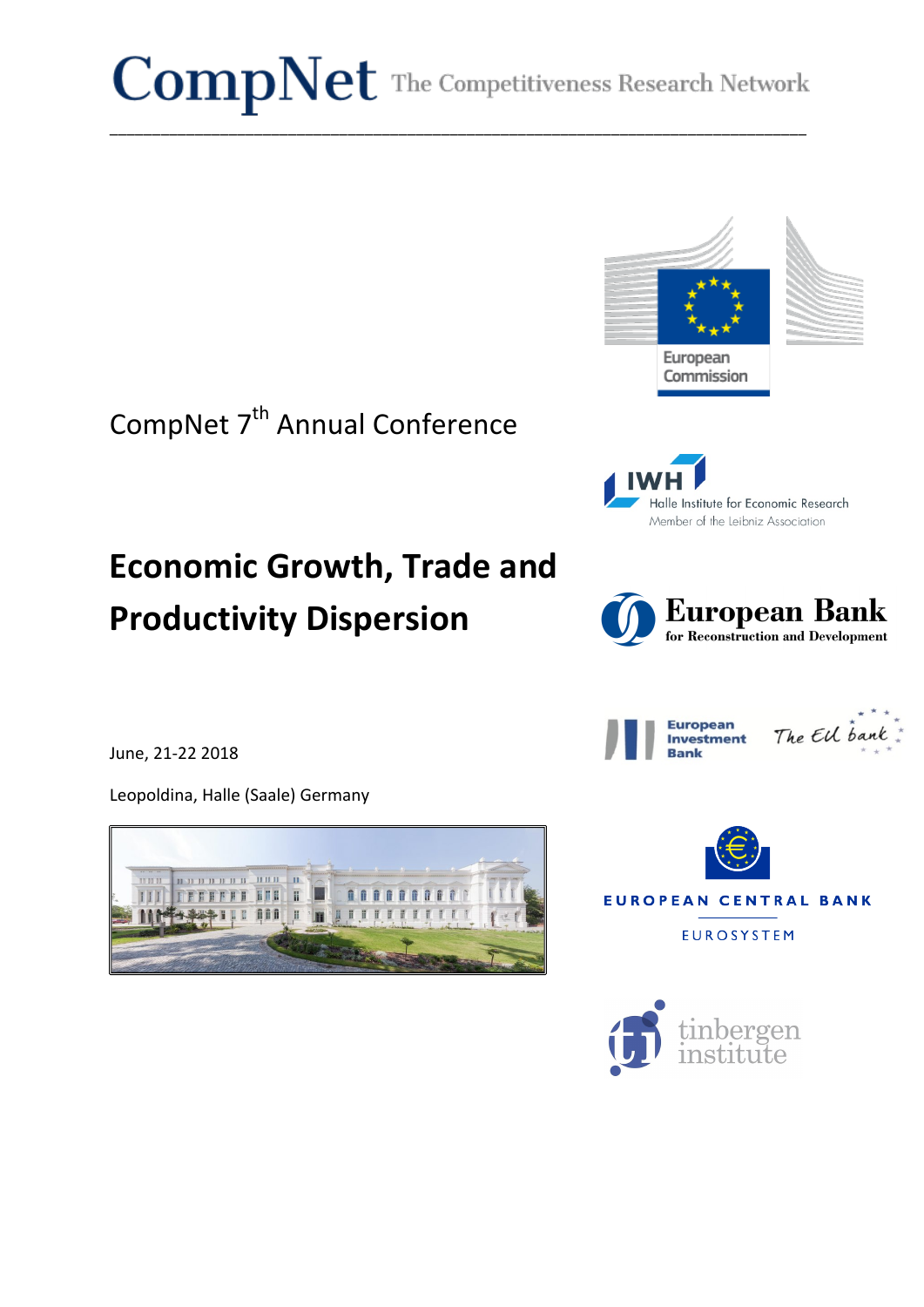# $CompNet$  The Competitiveness Research Network

\_\_\_\_\_\_\_\_\_\_\_\_\_\_\_\_\_\_\_\_\_\_\_\_\_\_\_\_\_\_\_\_\_\_\_\_\_\_\_\_\_\_\_\_\_\_\_\_\_\_\_\_\_\_\_\_\_\_\_\_\_\_\_\_\_\_\_\_\_\_\_\_\_\_\_\_\_\_\_\_\_\_

# **Thursday, 21 June 2018**

08:00 Registration and coffee

#### 09:00 **Welcome address**

Filippo di Mauro (Chairman of CompNet) and Reint Gropp (Steering Committee CompNet, President of IWH)

### 09:15 **Keynote Speech: Appropriability of Intellectual Assets and the Organization of Global Supply Chains**

Gianmarco Ottaviano (Bocconi University)

#### *Session 1: Productivity; Chair: Ettore Dorrucci*

10:15 **Does the Sector Matter? Unbundling the Size-Productivity-Wage Premium** Giuseppe Berlingieri\* (OECD; ESSEC Business School; CEP, LSE); Sara Calligaris (OECD); Chiara Criscuolo (OECD; CEP, LSE)

**Discussion:** Steffen Müller (IWH)

11:00 To what extent does GDP volatility result from the productivity volatility across sectors and firms? The case of France Marie-Baianne Khder\* (INSEE, France); Remi Monin (INSEE, France);

**Discussion:** Immo Schott (University of Montreal)

- 11:45 Coffee break
- 12:00 The contribution of small firms to the Dutch productivity frontier Harro van Heuvelen\* (CPB Netherlands Bureau for Economic Policy Analysis); Leon Bettendorf\* (CPB Netherlands Bureau for Economic Policy Analysis); Gerdien Meijerin (CPB Netherlands Bureau for Economic Policy Analysis)

**Discussion:** Haithem Ben Hassine (France Strategie)

- 12:45 Lunch (until 14:00)
- 13:30 1st Poster Session/Networking

#### **Session 2: Misallocation, Frictions; Chair: Steffen Müller**

15:00 Resource Misallocation in European Firms: The Role of Constraints, Firm **Characteristics and Managerial Decisions** Christop Weiss\* (EIB); Yuriy Gorodnichenko (University of California, Berkeley); Debora Revoltella (EIB); Jan Svejnar (Columbia University)

**Discussion:** Matthias Mertens (IWH)

15:45 **Loss-Offset Provisions in the Corporate Tax Code and Misallocation of Capital** Immo Schott\* (University of Montreal); Baris Kaymak (University of Montreal)

**Discussion:** Christoph Weiss (EIB)

16:30 Do Marginal Products Differ from User Costs? Micro-Level Evidence from Italian **Firms**

Francesco Manaresi\* (Bank of Italy), Simone Lenzu (University of Chicago)

**Discussion:** Emanuele Forlani (University of Bologna)